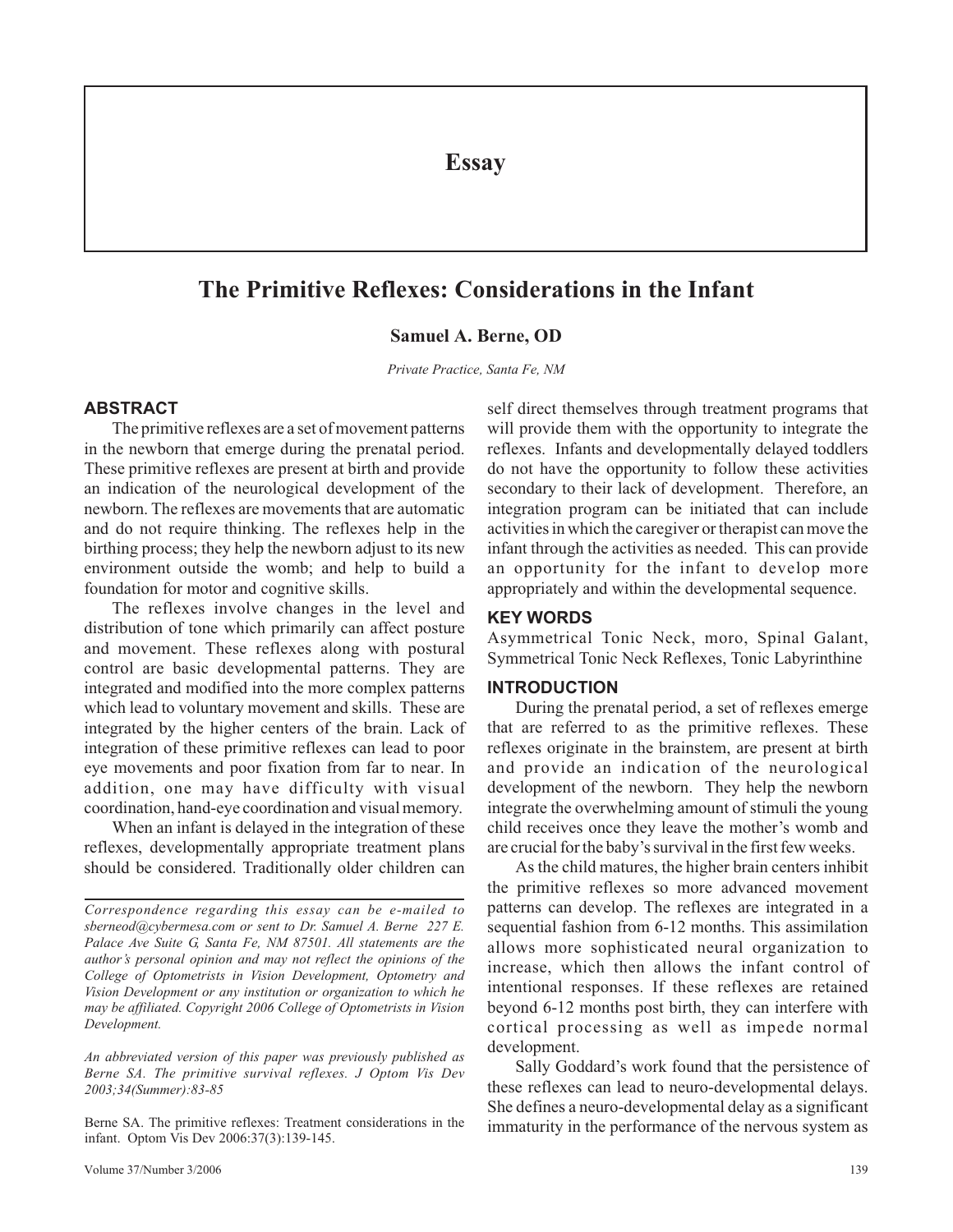validated by a group of retained primitive and postural reflexes in a child above three and one-half years of age. According to Goddard, such a group of aberrant reflexes is accompanied by problems with control of body orientation, gross and fine muscle coordination, visual tracking skills and visual-perceptual skills. $<sup>1</sup>$ </sup>

The visual system is intimately involved in the transition from primitive reflexes to cortical control of movement patterns. In 2001, Bein-Wierzbinski completed a research project supporting the relationship between the visual system and the primitive reflexes. Her findings involved a study of 52 elementary school children in Germany. She had investigated whether disturbances in oculo-motor skill and visual perception could be corrected by means of an appropriate motor training program which focused on primitive reflexes and early motor development. All of the children were examined for abnormal reflexes with the eye movements being assessed using an infra-red computerized eye tracking instrument. One half of the children who had persistent reflexes were given a reflex stimulation/ integration program. The other half were examined both at the beginning and end of the program but were not included in any training. Her results showed improvement in oculo-motor functioning and reading skills as anomalous reflexes were integrated. Oculo-motor deficits continued to persist in the control group.

In a study conducted by Ten Hoopen, it was noted that if vision therapy was postponed until a child had at least six months treatment with a reflex integration program, in many cases, the vision therapy was not required after the reflexes had integrated. In those cases where persistent oculo-motor problems remained, the time needed in vision therapy was halved. $<sup>1</sup>$ </sup>

Sally Goddard has also reported that oculo-motor and visual perceptual problems can be associated with a retained moro reflex. She found that poor ocular pursuit movements (especially at midline) are linked to a retained asymmetrical tonic neck reflex. She has also determined that oculo- motor dysfunctions, spatial problems and visual-perceptual difficulties occur with a retained labyrinthine reflex. And finally, her work has determined that struggles with hand-eye coordination and poor near far focusing skills are related to a retained symmetrical tonic reflex.<sup>1</sup>

# **Considerations of development**

Integrating these primitive survival reflexes helps the infant to learn the critical processes of movement. There has been some controversy whether the reflexes become integrated or inhibited within the person. I believe that when the reflexes become integrated, attention is shifted from basic motor systems so that more

advanced motor and cognitive tasks can be undertaken. Depending on the degree of abnormal reflex activity, this poor organization of nerve fibers can affect the functioning of gross motor and fine motor coordination. These aberrant reflexes can also interfere with the development of normal sensory perception, cognition and audition. The primitive reflexes are essential for learning. If these reflexes are retained beyond the first year of life, many of the advanced cognitive and motor systems will be underdeveloped or inefficient despite sufficient intellectual ability. It is as if later skills remain tied to an earlier stage of maturity and instead of becoming automatic, can only be mastered through consistent effort on the conscious  $level.1$ 

For example, visually tracking an object, shaping letters with the mouth or holding a pencil require the intentional control of the muscles. When an unconscious reflex interferes with an intentional movement pattern, the performance will generally not be smooth or coordinated. Once a retained reflex is integrated, the performance can then become an automatic learned skill. Learning occurs when basic physical skills such as balance and interweaving of both sides of the body (right-left coordination and upper-lower body coordination) become automatic. In order for the motor skill to become automatic, it has to be learned beyond the mechanical level. To learn a motor skill beyond this level requires the patient to feel the body while doing the movement. It also requires the patient to develop better self- awareness, and ultimately become his own "error-detecting" system.<sup>2</sup> This reciprocal interweaving is vital in the development of orientation.<sup>3</sup> If the child does not develop automatic motor control, a parent may observe behaviors such as reversals in writing and reading, poor attention and clumsiness.<sup>1,4</sup> Although a child may demonstrate good potential intelligence, further development may not occur until the delay is addressed. Part of addressing the developmental delays is learning to integrate the reflexes.

# **Testing**

Sally Goddard recommends a testing protocol of the primitive reflexes. This identification process determines what reflexes have been retained versus integrated.<sup>1</sup> When any of the primitive reflexes persist beyond the time that they should be no longer be exhibited, the diagnostic assessment suggests that they have not been integrated. Therefore, one expects that there will be interference in the general and specific motor skills of the child.<sup>2,5-7</sup> Athletes who still have the primitive survival reflexes can become proficient with a certain specific motor movement but may not have the ability to develop more efficient movement patterns.<sup>1</sup>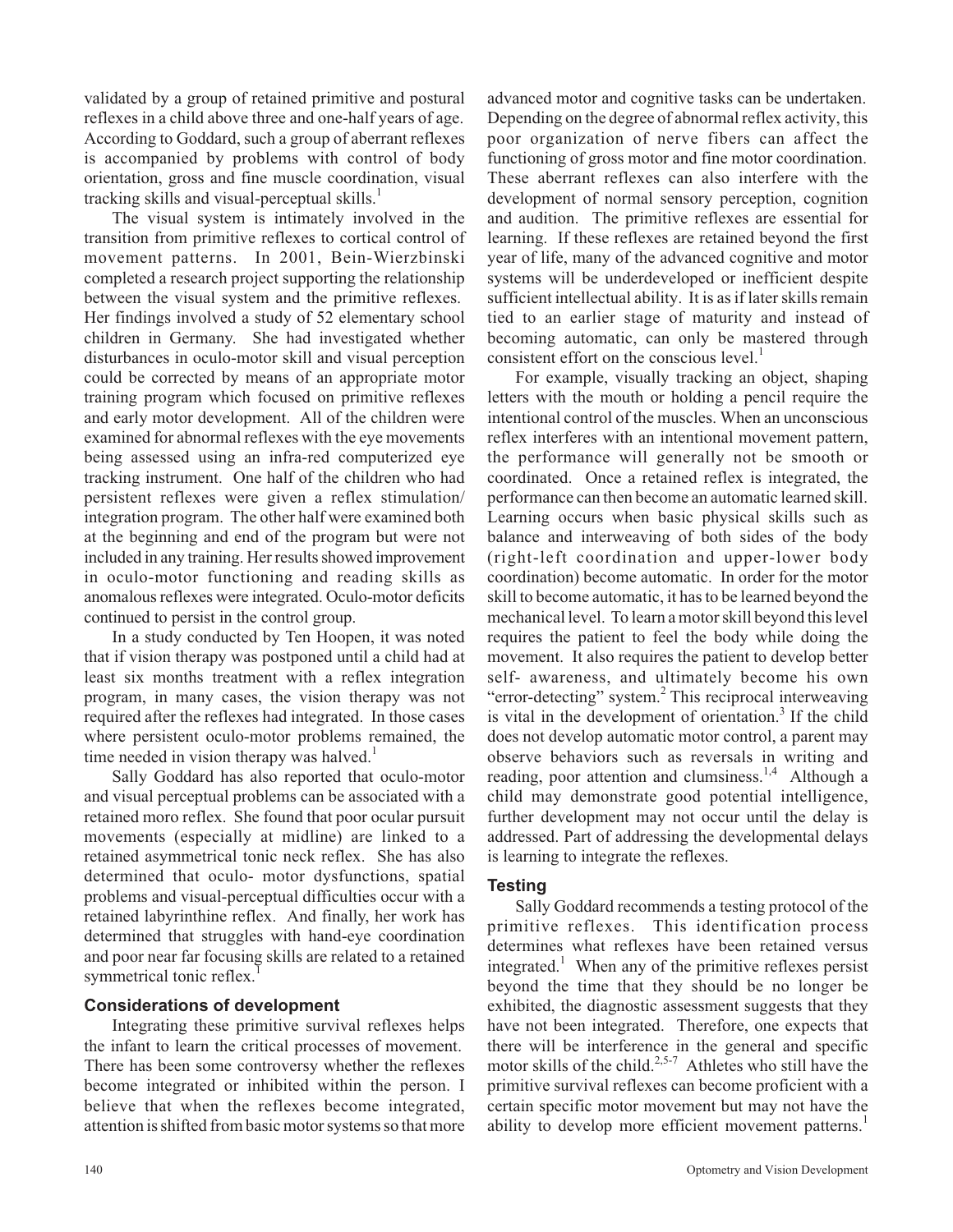Lack of integration of these reflexes can also lead to vision problems.<sup>5</sup> In cases with persistent primitive reflexes, the expectation is that eye movements are poor and fixation from near to far is difficult.<sup>1</sup> Visual coordination, hand-eye coordination and visual memory may be below expected levels. Our visual function is intimately influenced by our brain processes. If the primitive reflexes are still persistent then some of the cortical processing is not available for higher level information processing. If the primitive reflexes remain a powerful force and have not been integrated, encouragement of the postural reflexes alone will rarely influence related transformation in the areas of fine motor control, oculo-motor performance and academic performance. Although motor training programs may help develop postural control, these programs fall short in helping a child integrate the retained primitive reflexes.<sup>1</sup>

There are five primitive survival reflexes that most affect visual motor development. They are: Moro Reflex, Tonic Labyrinthine Reflex (TLR), Spinal Galant Reflex (SG), Asymmetrical Tonic Neck Reflex (ATNR) and Symmetrical Tonic Neck Reflex (STNR).<sup>5</sup>

#### **Moro Reflex**

This reflex emerges at 9 weeks in utero. It should be integrated by 2-4 months post-natally. The moro reflex is an involuntary reflex to threat. It is a survival mechanism



*Figure 1. Moro Reflex-Starting Position for Infant*



*Figure 2. Moro Reflex-Starting Position*

that is composed of a series of rapid movements of the arms upward away from the body. A retained Moro reflex can cause vestibular (inner ear) related problems such as poor balance, and coordination. It can also lead to poor visual control of eye movements that may cause i n f o r m a t i o n p r o c e s s i n g problems. A retained moro reflex can cause a person to experience a hypersensitivity to light, sound, and  $temp$ erature—a response to external stimuli which is perceived as a threat. One of the coping mechanisms to this stress is an over stimulation of the sympathetic nervous system. If the stress is chronic, one may see an alpha omega pupil response and a constriction in the functional visual fields. $1,8,9$  The arousal system in the brain and the n e u r o l o g i c a l muscle tone may also be affected in the body. Chronic stress can also affect the glandular functions and digestive system. Therefore retained Moro reflex can cause



*Figure 3. Moro Reflex-Response Position*



*Figure 4. Moro Reflex-Positive Response (arms move outward).*

biochemical and nutritional imbalances. $\frac{1}{1}$  One specific problem is the higher incidence of ear and throat infections that lead to lower immunity and allergies.<sup>1</sup>

A persistent Moro reflex depletes energy and can cause fatigue and mood swings. The Moro reflex is the earliest primitive reflex to emerge and forms a strong foundation for future life experiences.

# **Tonic Labyrinthine Reflex (TLR)**

This reflex emerges at 16 weeks in utero. It should be integrated at approximately 4 months postnatally. There is a gradual progression ofintegration from 6 weeks up to 3 years after birth. The TLR is stimulated by the

v e s t i b u l a r system. This reflex is initiated in response to the head moving backwards or forwards, below or above the level of the spine. This head control is crucial



*Figure 5. Tonic Labyrinthine Reflex-Starting Position*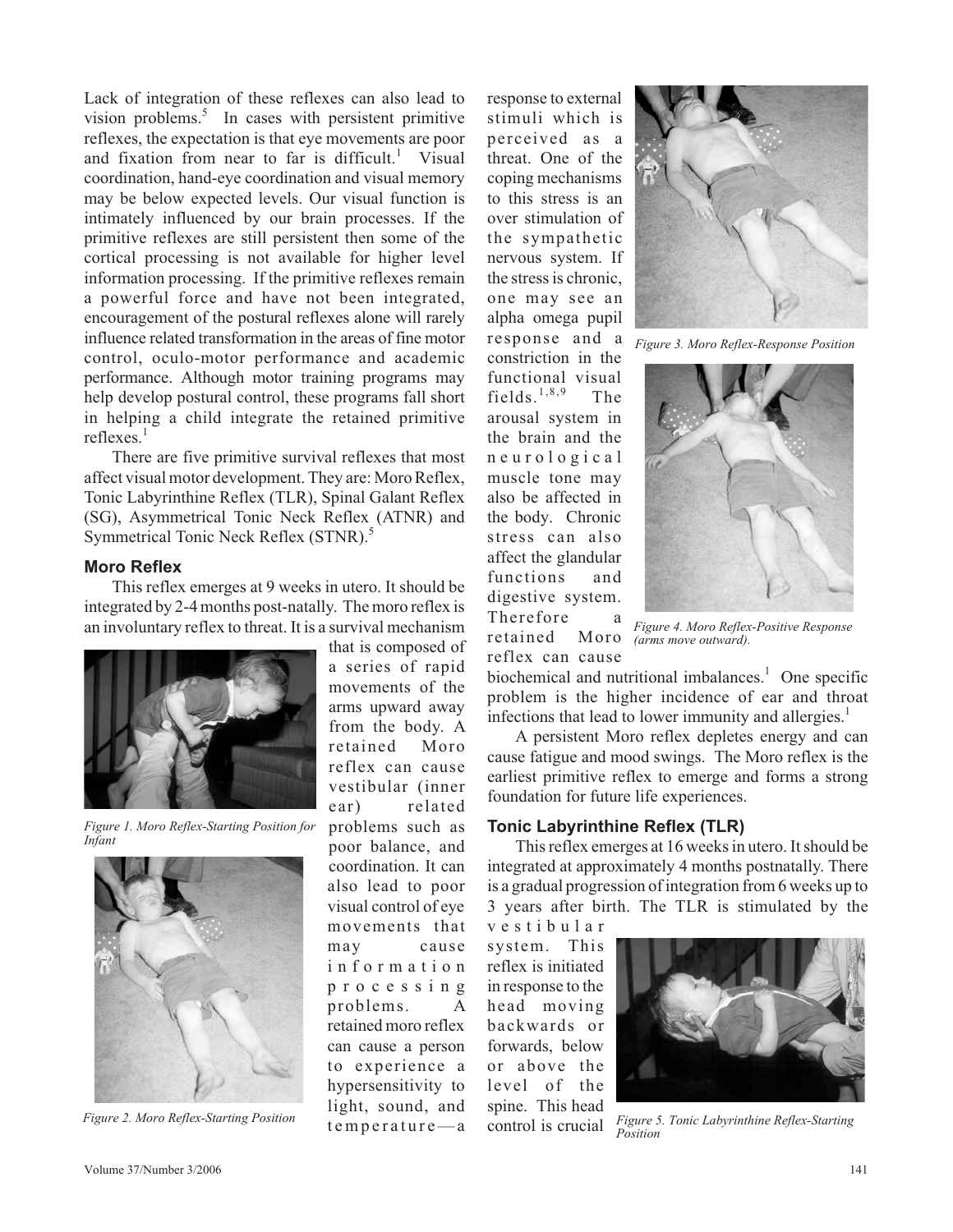for later postural reflexes that involve neurological tone and balance. When the infant learns to lift his head using his neck muscles, he has begun to understand how to work with the forces of gravity. When the infant's head movement becomes automatic, an integration of the Tonic Labyrinthine Reflex (TLR) is observed. If the TLR lingers, this may lead to poor balance, low muscle tone, and poor eye movement control. This can further lead toward difficulties in information processing problems.<sup>1</sup>

# **Spinal Galant Reflex**

This reflex is first seen at 20 weeks in utero. It should be integrated postnatally by nine months. The reflex is seen when the baby is placed on its stomach, a finger lightly stimulating one side of the back near the spine resulting in a rotation of the hip on the side of the response. The spinal galant reflex is used in the birthing process by helping the baby work its way down the birth canal. It also enables the fetus to hear and feel the sound vibrations in the aquatic environment in the womb. If the spinal galant reflex lingers beyond the 9 month postnatal period, the reflex may interfere with the ability for the child to control his bladder. This can be seen as bedwetting in the child beyond the age of 5. In adults, if the reflex is still present in adult, some studies suggest that that it can lead to irritable bowel syndrome.<sup>1</sup> Commonly seen behaviors in school-aged children include fidgeting in their seat, squirming, wiggling or difficulty sitting still. Children with a persistent spinal gallant reflex don't like clothing to fit tightly around the waist. A persistent Spinal Galant Reflex competes for the child's attention and short-term memory because the child is distracted by movement initiated by the reflex. This reflex can also interfere with the development of one's orientation.

# **The Asymmetrical Tonic Neck Reflex (ATNR)**

The reflex develops at 18 weeks in utero and is postnatally integrated by 6 months of life. The ATNR reflex is demonstrated by moving the baby's head to one side and seeing an automatic extension of the arm and leg on the side that the head is turned while the opposite arm and leg are in a flexion posture. In utero, the ATNR helps the fetus move the head from side to side while swinging the arms and kicking the legs. This pattern helps develop the muscle tone and the vestibular (inner ear) system. This reflex is also needed at birth so that the fetus can help rotate itself through the birth canal. This movement pattern is the infant's first experience in understanding the coordination of both sides of the body together (reciprocal interweaving). This is done in a twisting action and is why children taken by Cesarean section are at a higher risk for developmental delay. The ATNR not only supports the birth process, but is strengthened by the



*Figure 6. Spinal Galant-Starting Position*

experience. This may be one reason why some children who are born by caesarean section or require forceps delivery are in jeopardy of becoming developmentally delayed.<sup>1</sup> Without experiencing the twisting they do not directly learn the right-left and upper body-lower body coordination that is needed

for developing the i n t e r w e a v i n g patterns of crawling, walking and skipping. The ATNR is important in the development of activities requiring the integration of both sides of the body. Thus the ATNR can

lead to problems of



*Figure 7. Spinal Galant-Positive via hip moving outward*



*Figure 8. ATNR Quadruped-Starting Position*



*Figure 9. ATNR Supine-Starting Position-note no arm extension*

balance- orientation both mentally and physically and lead to confusion while using both sides of the body together. A retained ATNR may also interfere with symmetrical release of both eyes while moving from near to far. Tracking will also be impaired, with later effects upon reading, writing and spelling. $<sup>1</sup>$ </sup>

# **Symmetrical Tonic Neck Reflex (STNR)**

The STNR reflex presents at 6-9 months of life.<sup>1</sup> It should be integrated at 9-11 months postnatally. This reflex helps the infant learn to rise up on hands and knees and experience the force of gravity. This reflex is displayed when the infant while on his knees, lifts and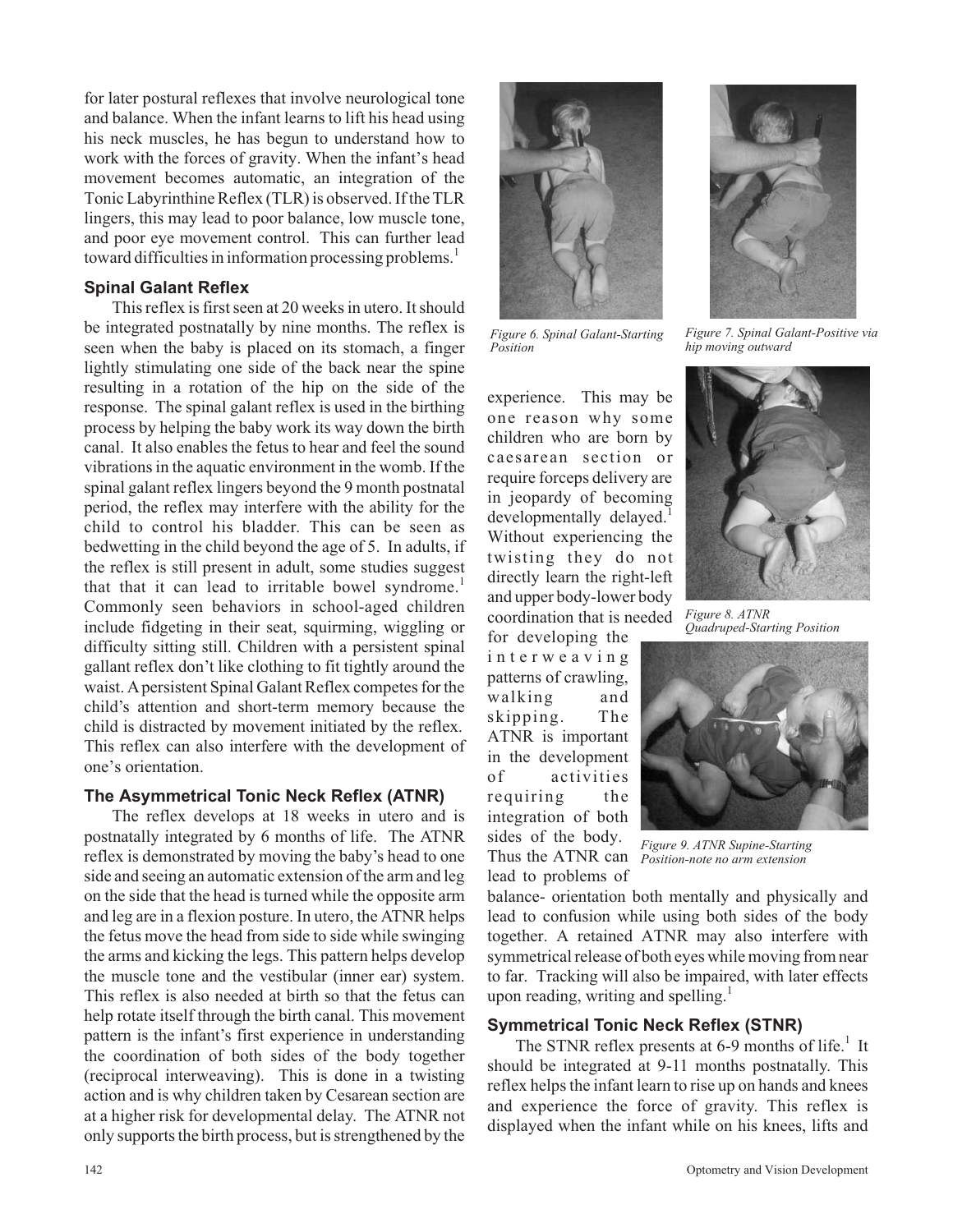

*Figure 10. STNR-Starting Position*

extends his head which causes the legs to flex and the arms to straighten. If this reflex lingers too long it will interfere with the infant's ability to learn creeping and crawling. This is vital as this is the first opportunity for the vestibular, proprioceptive and visual systems to integrate information during movement.<sup>1</sup> Creeping is an essential aspect of visual development as it helps the

eyesto cross midline on the body. Asthe infant beginsto creep from one hand to another, this helps the infant with the control of eye movement patterns to cross the midline of the body. Later when the child islearning to read, they need to have the skill of moving the eyes across the middle of the page without losing their place. Studies have shown that children who don't learn to creep and crawl have a higher incidence of reading and learning problems.<sup>10</sup>

# **Treatment of infants**

The early use of treatment for infants is based on four factors.

- 1. Abnormal developmental landmarks during gestation. This period includes a history from the embryonic phase (the first eight weeks of pregnancy) through the third trimester. Some other factors in this history include the mother's activity level, her overall health and nutrition, and her stress levels during the pregnancy. Any abnormal findings can create a risk factor that the primitive reflexes may not integrate normally.
- 2.The Birth Process: The newborn endures the labor, delivery, and post-delivery. The fetal head may be a battering ram when used to dilate the birth canal. There can be shock to the fetus even in a normal birth. These initial experiences are the first imprint the newborn has to deal with when leaving the womb. Fetal distress, Breech, Forceps, Vacuum Extraction, and C-section are all risk factors that can affect the development of the primitive reflexes.
- 3. Infant Movement Patterns that may signal a problem with normal reflex development: The infant stiffens when picked up Tends to startle when touched or crib is jostled. Hates being bathed, dressed, changed May be difficult to feed, does not suck well.

Substantial delay in head control, sitting, crawling Poor muscle tone Cholic, frequent ear infections Abnormal response to vaccinations

4. Optometric Findings Strabismus/ amblyopia Anything over 2 diopters (non-cycloplegia) of hyperopia, myopia, astigmatism

## **Motor guidance program**

If the infant shows the need for reflex integration activities, they are prescribed an Infant Motor Guidance Program. In this program, the difference between working with an infant versus a child three years of age and older is that the parent/therapist will make the movements for the infant as opposed to the child making the movements himself. I recommend both mom and dad make the movement patterns on the infant together. The benefits of applying an Infant Motor Guidance Program short term is to assist the infant to continue along the normal sequence of development. The long term benefits of applying an Infant Motor Guidance Program are to reduce developmental motor delays with children diagnosed later on along the ADD-Autism spectrum of disorders. Another long-term benefit would be more efficient visual skills and visual processing abilities. No contraindications have been found if applying the Infant Motor Guidance Program The Motor Guidance program is done in the following manner. Spend five minutes twice a day for one month on each reflex. After the month, continue to the next reflex movement pattern until all five reflex patterns have been integrated. The best times to apply the movement patters are upon waking and before sleep.

# **Moro Reflex Exercise**

# **Starfish**

- 1. Infant lies on her back in the crib. Use a blanket and pillows under infant's back so that her back is in a 20 degree inclined position. Support her head with your hands.
- 2. Start in the "Starfish " position. The arms and legs are spread out in a loose, relaxed position. In other words, the legs and arms are open. Hold the head slightly back.
- 3. In a synchronized movement, move the arms and legs in towards each other until they reach a fetal position with arms and legs drawn into chest. Move the head so the chin can touch the chest.
- 4. Stay in this fetal position for two seconds and then slowly move the arms and legs back to the "Starfish" position. Pause two seconds in the "Starfish" position as well. The movement should be safe and relaxed. The left leg and left arm cross over the right leg and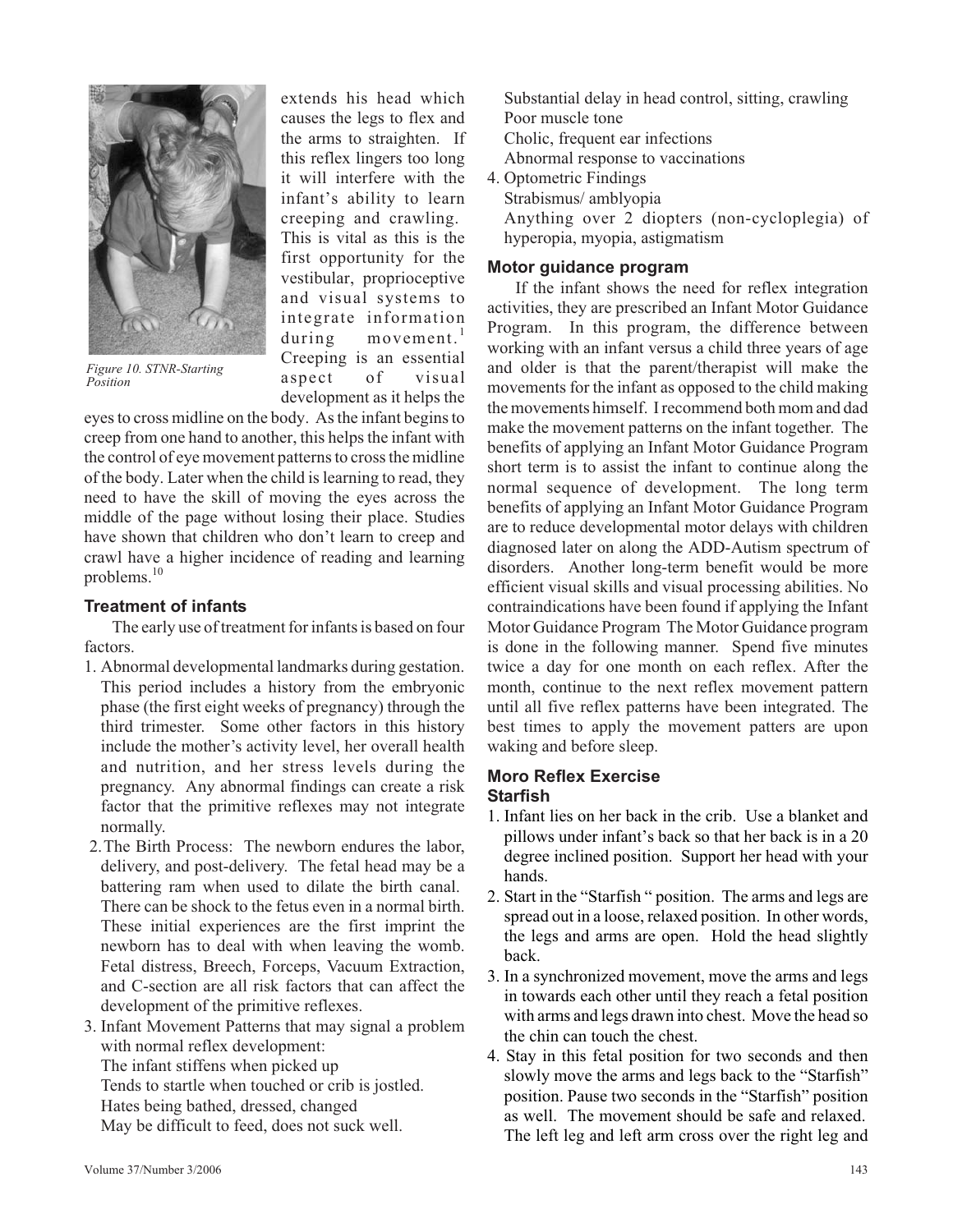

right arm, then when the infant repeats the movement into fetal position the right leg and right arm cross over each other.

- 5. It is very important to move the head and neck all the time. For example, starting in the "Starfish" the head is back. When moving to the fetal position, the head moves forward. When moving the "Starfish" the head and neck move back.
- 6. Repeat for five cycles.

Because the moro reflex is connected to vestibular stimulation, at another time, I recommend these additional movements to help stimulate and develop the vestibular system:.

- 1. Hold infant in the airso she isfacing you. Make eye contact. Lift her up and down slowly for 20-30 seconds.
- 2. Rock infant in a rocking chair and change her posture when rocking her. She can lie on her stomach on your knees, she can lie on her back on your knees, and she can stand in yourlap so her head is resting on your shoulder. Rock for 5-10 minutes.
- 3. Swing infant in an arcing swing for 20-30 seconds and pause for 10 seconds and repeat for a total of four cycles.

#### **Tonic Labyrinth Reflex Exercise**

The infant lies on the floor or in her crib on her stomach. Her arms and legs should be relaxed. Lift right arm while looking at the thumb. If she can hold a bright/colored rattle in her hand that makes a sound that is even better. Move right hand to the right and see if she

*Figure 11. Moro Reflex Diagram Figure 12. Tonic Labyrinth Reflex Diagram*

can follow the hand until the arm is straight. You may need to prompt her with verbal cues. Make sure arm is lifting as you move it. Once the arm is straight, then move the armback until it isstraight ahead. Repeat with the left arm while it is lifted moving it in the same manner as the right arm. When the left arm has returned to being in front, let the arms and hands rest on the floor with the head down, that is one cycle. Repeat for three cycles. The key is relaxing the legs and move the arms as slowly as you can.

#### **The Spinal Galant Exercise**

This exercise is similar to angels in the snow. The position for beginning is both feet together with legs straight and arms down to the side while lying on the back. In a really *slow* movement begin moving the arms and legs out like a jumping jack. The arms need to be stretched and the hands need to touch each other just as the legs reach their widest position. Then bring arms and legs back to the starting position slowly.Each angel in the snow should last at least 20 seconds. Do three angels to complete the reflex. (If moving the arms and legs together is too difficult then break the movements down by moving the arms by themselves and the legs by themselves) (Up and down equals one cycle) Repeat for three cycles if doing for 20 seconds per angel.

#### **Asymmetrical Tonic Neck Reflex Exercise**

Begin the exercise by lying the infant down on his stomach face down. Ask him to lie very quietly on the floor or in his crib. Then place his body lying on his left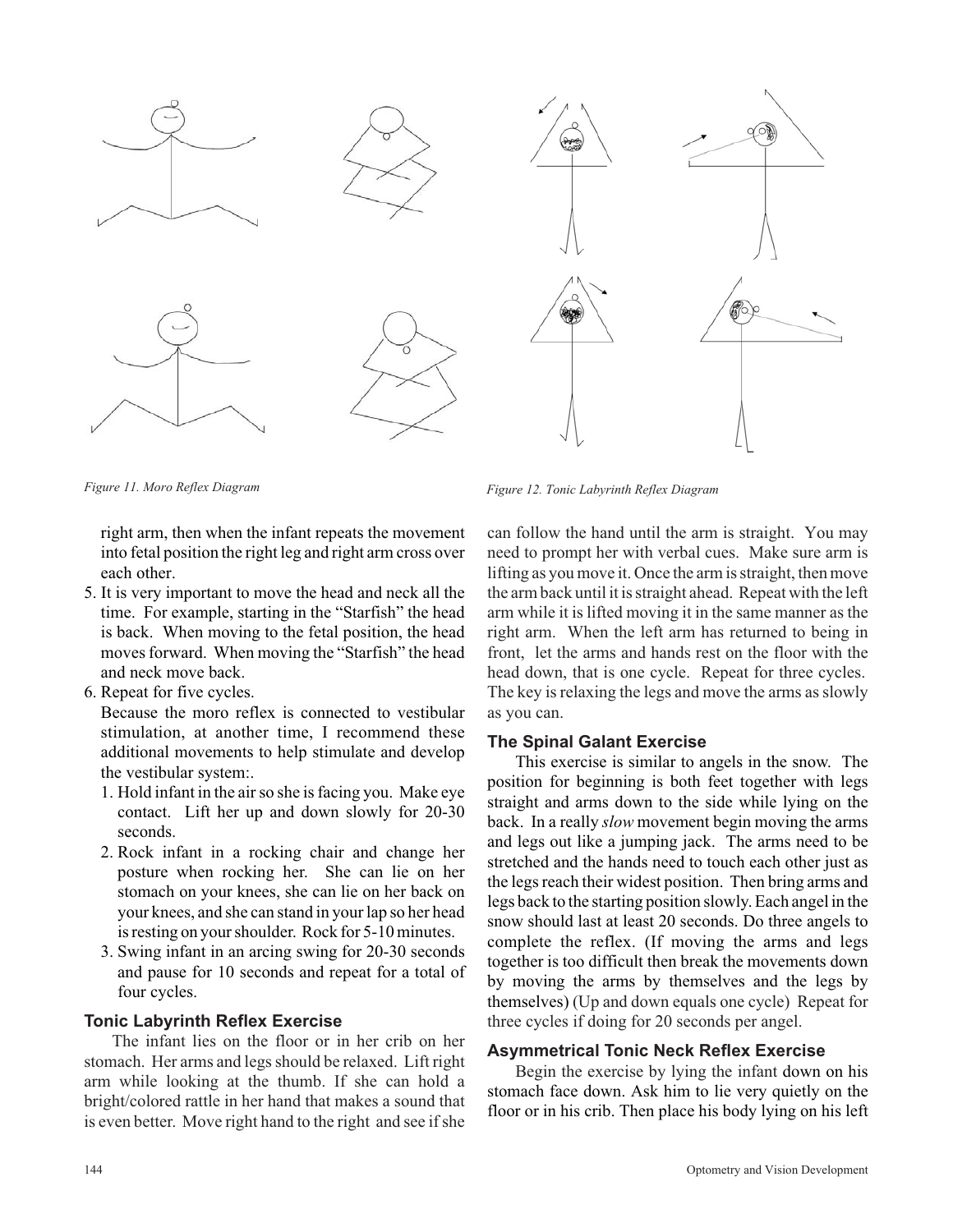

side with legs and armsin proper position. (See diagram below)

- 1. Nose isfacing the side the where the arms and legs are bent. Palms are facing down. Move his head to the other ear.
- 2-3.Thenmove his bent armdown thenmove his bent leg down until he becomes straight. When he gets to the point where he straightens his leg, so that both legs are straight have him pause with both legs straight for 5 seconds before you begin to roll him to the other side. *The stopping is important.*
- 4–5. Move his straight leg until it bends then move straight arm until it bends.
- 6. Move head to other ear.
- 7. Move his bent arm down, then bent leg until it straightens. When he gets to the point when he straightens his leg, so that both legs are straight have him pause *again* with both legs straight for 5 seconds before the begin to roll to the other side. *The stopping is important.*
- 8. Move his straight leg until it is bent
- 9. Move his straight arm until it is bent. At this point you have completed 1 cycle.

Thisshould be repeated 2 more full cycles. The goal isto move the arms and legs as*slowly as possible.* Try to relax the body as much as possible.

#### **Symmetrical Tonic Neck Reflex Exercise**

First, put the infant into a position so she sits on her feet and calves. Lower her head and the forehead is touching her thighs. Straighten the infant's arms so the ears can just fit through the arms. The arms are always straight during the movement of the body and head as it moves forwards and backwards. Begin by moving the head and body together (synchronize this movement) and move the infant as forward as you can (to a crawling position). Then move the infant backwards down to the beginning position with the forehead touching her thighs.



*Figure 13. Spinal Galant Diagram Figure 14. Asymmetrical Tonic Neck Reflex Diagram*



*Figure 15. Symmetrical Tonic Reflex Diagram*

There is a continuous movement back and forth for three minutes. Try to do between 18-25 cycles during this period.

#### **CONCLUSION**

The primitive reflexes are a set movement patterns found in every child. The main purpose of these reflexes is to help the newborn survive the cold, harsh environment outside the mother's womb. These reflexes begin developing in-utero and should become integrated by the first year of life. If the reflexes are retained or aberrant, they can represent an impediment in the development of the Central Nervous System. If the reflexes are tested and found to be persistent beyond the normal period, a reflex integration program can be started. This program involves specific repetitive movement patterns practiced five to ten minutes per day for a period of 4-6 months. In the infant and young developmentally delayed child, the patient must be moved through the pattern vs.self guiding themself. The reflex movements are based on a thorough understanding of the primitive reflex sequence of development and normal child maturity. <sup>1</sup> It should also be noted that many of these reflexes can inhibit various activitiesin the older